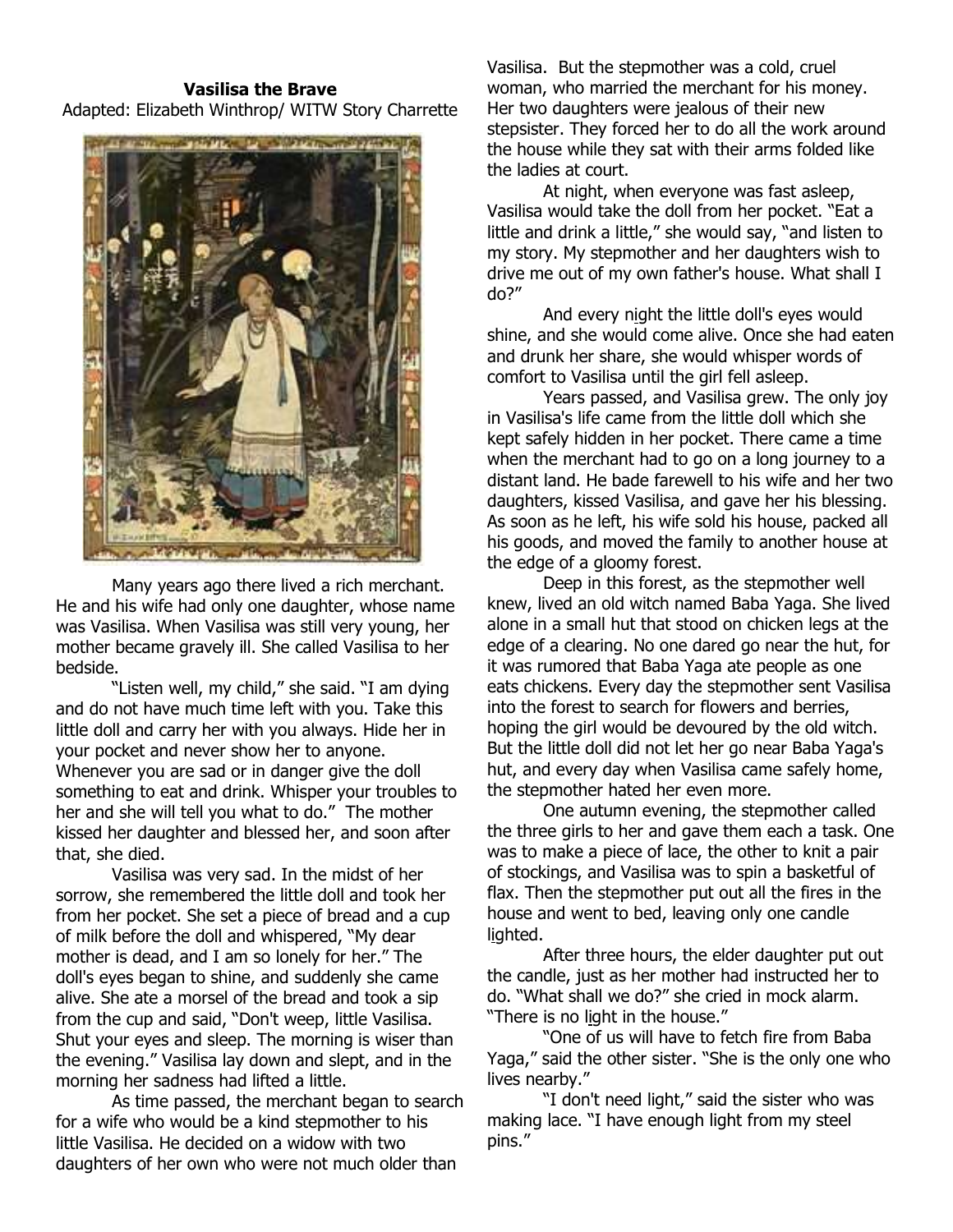"And I have enough light from my silver needles," cried the sister who was knitting the stockings. "Vasilisa, you will have to go, for you have no light from your flax."

The sisters pushed Vasilisa out of the house, and locked the door, crying, "You cannot come back until you bring us light."

Vasilisa sat down on the doorstep. From one pocket she took the tiny doll and from the other, the bits she always saved from her own supper. "Eat a little and drink a little and listen to my story. I must go into the dark forest to Baba Yaga's hut to get some fire, and I am terrified that she will eat me. Tell me what to do."

"Do not fear, little Vasilisa," the doll said. "As long as I am with you, no harm shall come to you."

Vasilisa put the doll back into her pocket and entered the forest.

Suddenly she heard the beating of hooves, and a man on horseback galloped past her. He was dressed all in white. His horse was milk-white, and its harness was white. Just as he passed her, the night paled into dawn. Vasilisa went a little farther, and again she heard the beating of a horse's hooves and there came another man on horseback. He was dressed all in red, and the horse under him was blood red, and its harness was red. Just as he passed her, the sun rose. Vasilisa walked on until she could find no path through the forest. As the light began to fade again, she came to the clearing and Baba Yaga's little hut. The fence around the hut was made of human bones, and the top of the wall was decorated with human skulls. The sight filled Vasilisa with fear.

Inside the wall, by the gate, stood a tree. The tree looked withered and its branches drooped across the gate. Vasilisa felt for it, and poured the last of her water and the last few crumbs in her pocket on the earth. The tree immediately began to look better, and its branches straightened, leaving the gate clear.

Then a third horseman came galloping up. He was dressed all in black, and his horse was coalblack, and its harness was black. As he thundered up to the gate of the hut, he disappeared as if the earth had swallowed him up. At that moment, night came and the forest grew dark. The skulls on the wall lit up, and the clearing around the hut was as bright as day.

Suddenly the forest was filled with a terrible noise, and Baba Yaga came flying through the trees. She traveled, not in a chariot, not in a coach, but in a great iron mortar that flew along by all by itself. She rowed it with a pestle, and all the while she swept out the tracks behind her with a broom made of longdead persons' hair.

Even more strange was Baba Yaga's house. It sat atop huge, scaly yellow chicken legs, and walked about all by itself, twirling sometimes around and around like an ecstatic dancer.

Baba Yaga stopped at the gate and cried: "Little House, Little House,

Turn your back to the forest and your face to me."



The little hut spun around to face her and stopped. Baba Yaga began to sniff, first in one direction and then another. "FOO! FOO! I smell the smell of a human. Show yourself, whoever you are!"

Trembling with fear, Vasilisa stepped forward. Bowing low, she said, "It is only me, Vasilisa. My stepmother has sent me to you to fetch some fire."

"I know your stepmother," said the old witch. "If you want my fire, you will have to stay and work for it. If not, I will eat you for my supper."

Then she turned to the gate and shouted, "My strong locks, unlock! My stout gate, open!" They obeyed in an instant, and Baba Yaga swooped in. Once Vasilisa had passed through, the gate slammed shut and the locks snapped back into place.

"Bring me all the food from the oven," Baba Yaga shouted, and Vasilisa hurried to obey. There was enough food for three giants, but Baba Yaga ate it all, leaving only a tiny shred of meat and a crust of bread for Vasilisa. Then the old witch lay down on the stove.

"Tomorrow when I leave," she said, "you must clean the yard, sweep the floors, and cook my supper. Then take a bushel of wheat from my storehouse and pick out of it all the black grains and all the wild peas. If you do not do as I have asked, I will eat you for my supper." Then she turned to the wall and soon began to snore.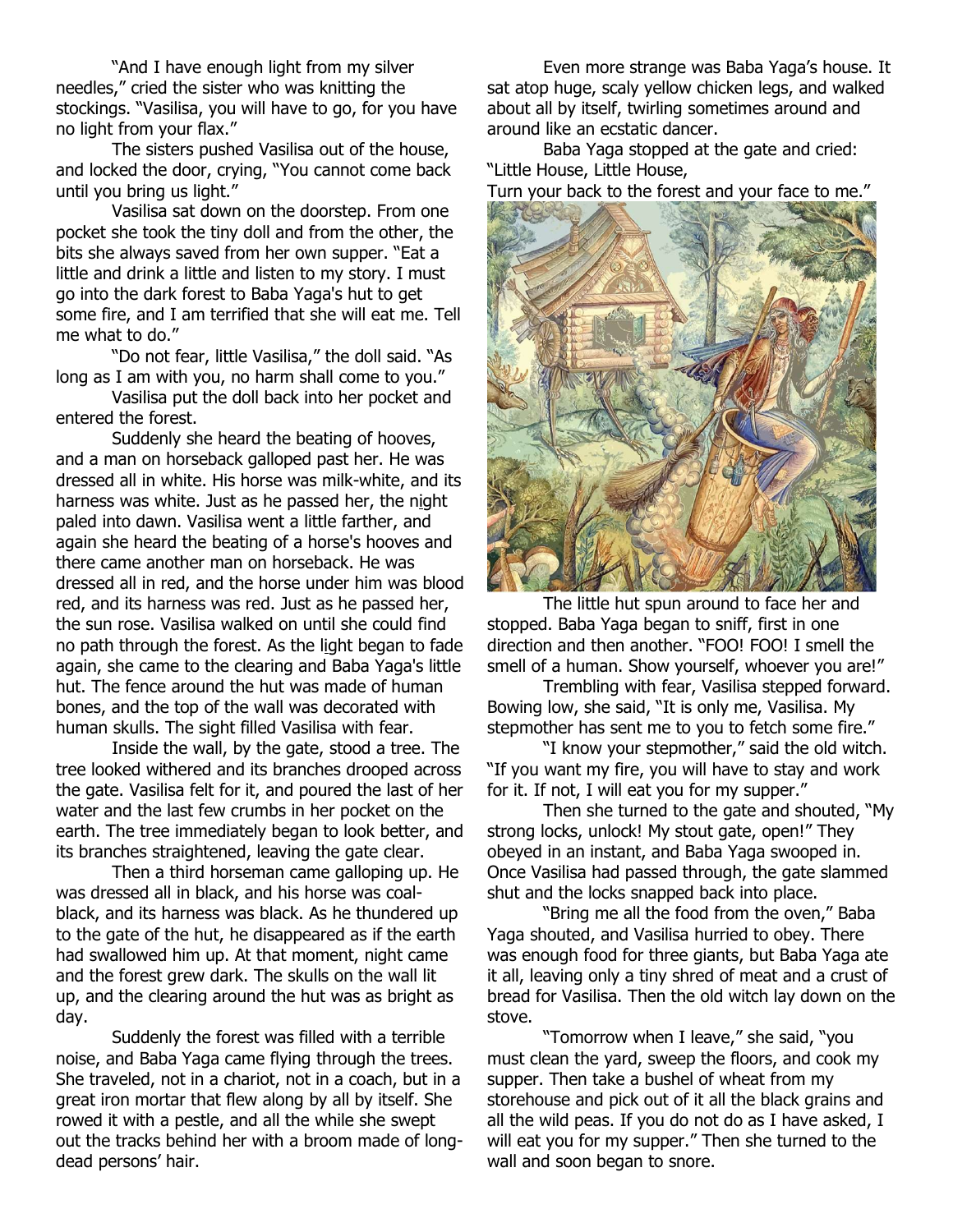Vasilisa went into the corner and took the tiny doll from her pocket. "Eat a little and drink a little and listen to my story," she said. "I am locked in this old witch's hut, and if I do not do all that she has ordered, she will eat me for supper tomorrow. What shall I do?"

The doll ate a bit of the bread and a snippet of the meat and said, "Do not be afraid, Vasilisa. Hold me tight and go to sleep. Remember, the morning is wiser than the evening."

The next morning Vasilisa rose early. When she looked out the window, she saw the white horseman gallop from around the corner of the hut. As he cleared the wall, the night paled into dawn. The old witch whistled for her mortar and pestle, and as she climbed into the mortar, the blood-red horseman galloped from around the corner. He leaped over the wall, and at that very moment, the sun rose. At a command from Baba Yaga, the gate swung open and the old witch rode off, sweeping away the trail with her broom.

![](_page_2_Picture_3.jpeg)

The yard was clean and the floors of the hut had been swept. The little doll was sitting in the storehouse picking the last black grains and wild peas from a bushel of wheat. So Vasilisa rested all day. In the afternoon, a thin sad cat came and twined their way around Vasilisa's ankles meowing pitifully. Vasilisa fed them a few scraps left from dinner the night before. The cat immediately jumped in her lap and purred, looking sleeker already.

When evening came, the cat left the house and she laid the table for the old witch's supper and sat looking out the window. As it had happened before, just as the coal-black horseman came galloping up to the gate and disappeared, night fell. The eyes of the skulls began to shine. Soon the trees began to groan and creak, and Baba Yaga rode up in her huge iron mortar. "Well, have you done all that I ordered?" she asked.

"See for yourself, Baba Yaga," answered Vasilisa.

Baba Yaga went all about the place, sniffing in the corners and tapping with her pestle. Try as she might, she could find nothing to complain of. There was not a weed left in the yard, nor a speck of dust on the floors, nor a single black grain or wild pea in the wheat. "You have done well," she said. Then she clapped her hands and shouted, "Ho, my faithful friends, grind my wheat." Immediately, three pairs of hands appeared, seized the wheat, and carried it away.

Vasilisa set the witch's supper on the table, and although there was enough food for four giants, the old witch ate it, bones and all, leaving only a small morsel for Vasilisa. Then she stretched herself out on the stove and said, "Tomorrow, you must do all that you have done today, and besides these tasks, you must take from the storehouse a half bushel of poppy seeds and clean them one by one." Then she fell asleep.

Vasilisa fed her little doll and crept into a corner to sleep. And once again, the next morning all the tasks were done, and when Baba Yaga returned that evening, she could find nothing to complain of. She clapped her hands and shouted, "Ho, my faithful friends, press the oil out of my poppy seeds." And as before, three pairs of hands appeared in the air, and carried away the poppy seeds.

Vasilisa set the supper in front of the old witch, and Baba Yaga ate enough for five giants while Vasilisa waited and watched.

"Why do you stand there as if you were dumb?" the witch snapped angrily.

"I did not speak because I did not dare," answered Vasilisa. "But if you will allow me, Baba Yaga, I wish to ask some questions."

"Remember Vasilisa, if you know too much, you will grow old too soon. What do you wish to ask?"

"When I came to your hut, a white horseman passed me by. Who was he?"

"That was my bright, white day," answered Baba Yaga. "He is a servant of mine. He cannot hurt you. Ask me more."

"Afterward, another rider overtook the first. He was dressed all in red, and his horse was bloodred. Who was he?"

"He too is my servant, the round red sun," answered Baba Yaga. "He cannot hurt you either. Ask me another."